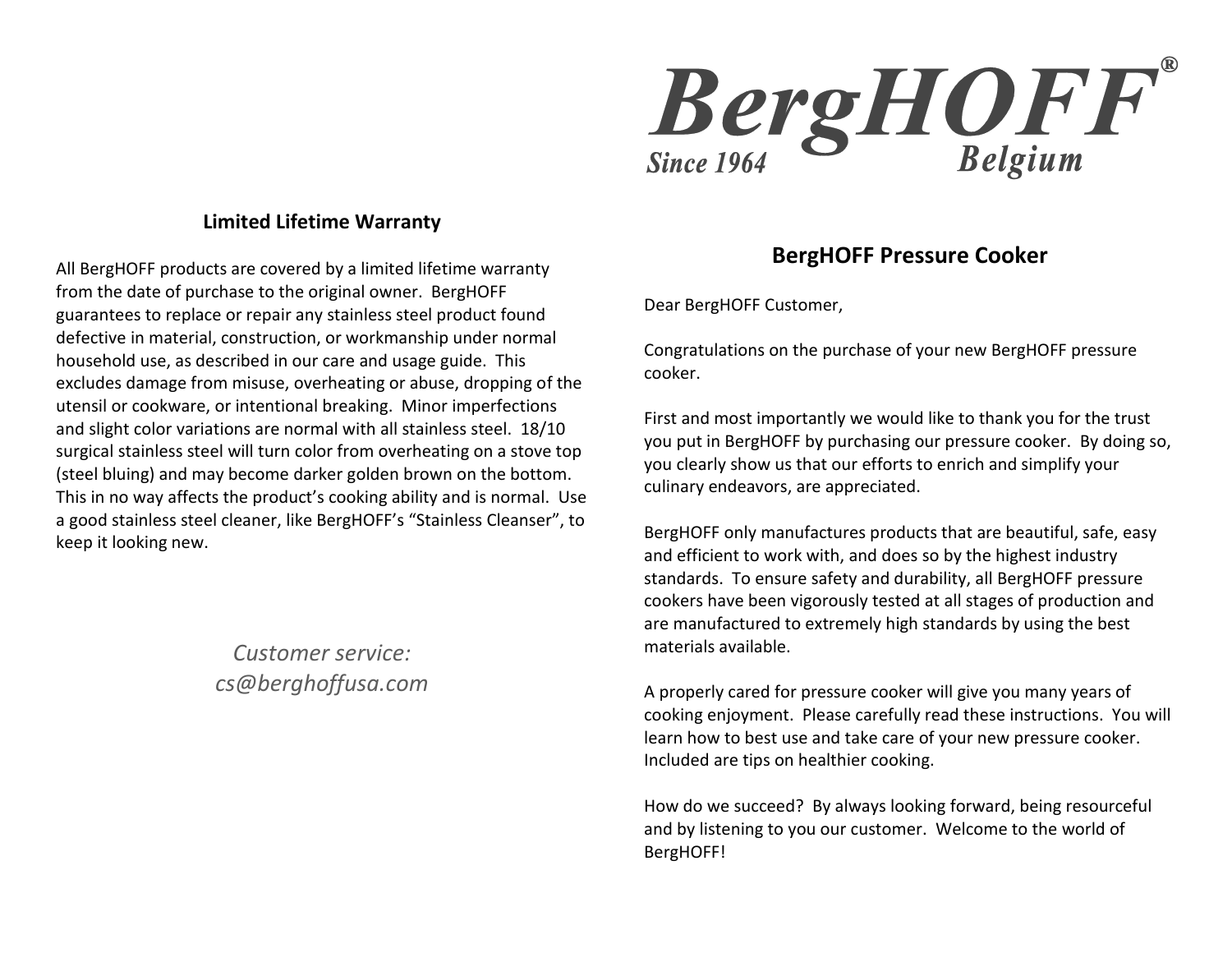# **Index**

| <b>Technical and Safety</b> |
|-----------------------------|
|                             |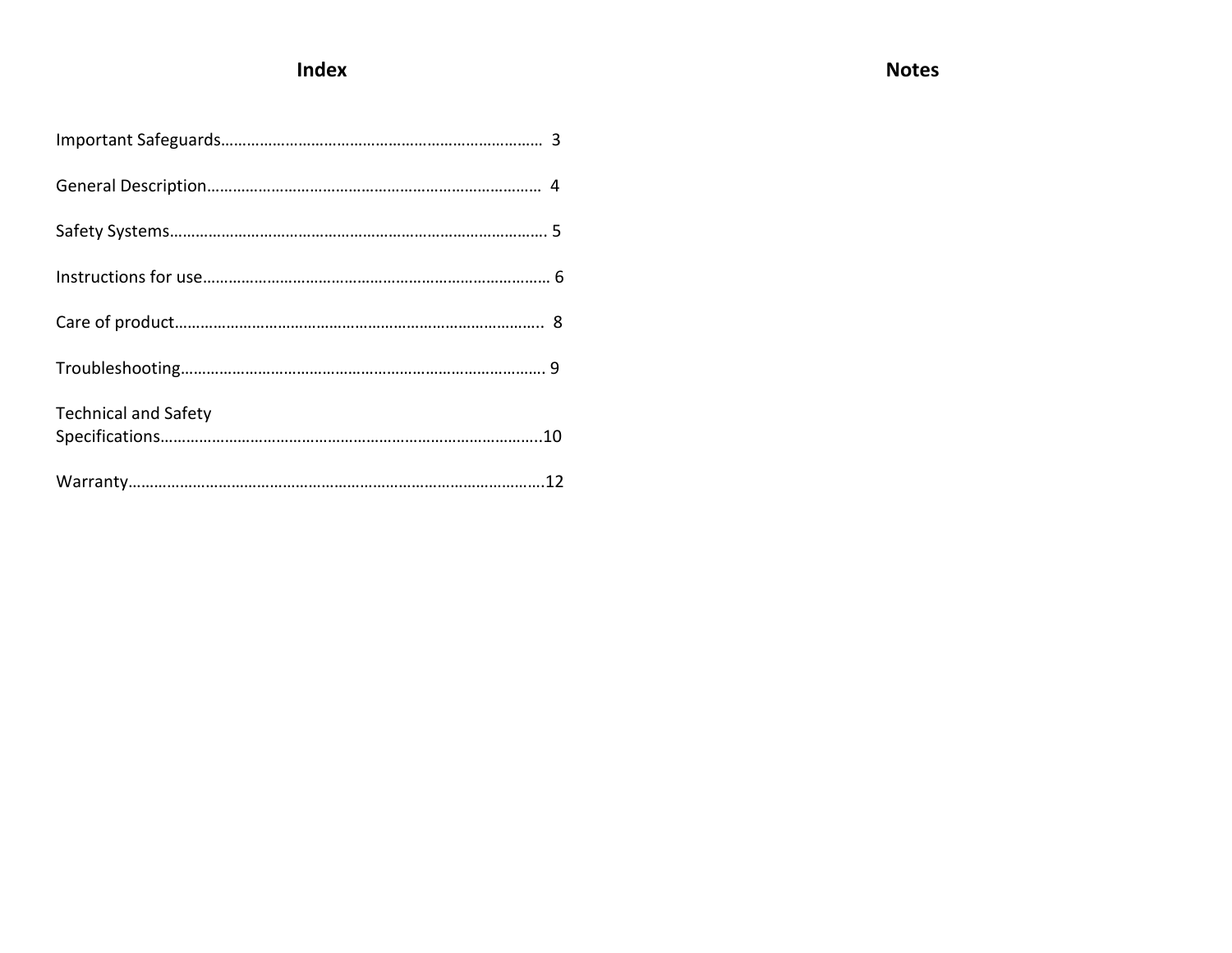### **Technical and Safety specifications Important Safeguards**

| Air Tightness           | No leakage of water and air is permitted<br>within the range of 20 kpa to nominal |
|-------------------------|-----------------------------------------------------------------------------------|
|                         | working pressure                                                                  |
| Capacity & nominal      | 3 L, 4.5 L, 6 L, 7 L -- 22cm/8"                                                   |
| Diameter                | 3.5 L, 8.5 L, 10.3 L, -24cm/10"                                                   |
| Material                | 18/10 stainless steel                                                             |
| <b>Working pressure</b> | $0.9 - 1.1$ time nominal working pressure                                         |
| Safety pressure         | $1.3 - 2.4$ times nominal working pressure                                        |
| Tolerable internal      | No less than 3 times the maximum working                                          |
| pressure                | pressure                                                                          |
| Safety for opening      | A device keeps the cooker closed when the                                         |
| cover                   | internal pressure exceeds 5 kpa/0.73 PSI                                          |
| Safety for closing      | The pressure does not exceed 5 kpa/0.73 PSI                                       |
| cover                   | when the closed cover is not in the right                                         |
|                         | position.                                                                         |
| Safety against          | There is a safety device to prevent blockage                                      |
| blocking                | of the release opening of the pressure-limiting                                   |
|                         | valve.                                                                            |
| License No.             | XK 16.103.0077                                                                    |

- Read all of the instructions.
- Keep the pressure cooker away from children or pets.
- **Never leave the pressure cooker unattended.**
- Do not put the pressure cooker into a heated oven.
- When moving or carrying the pressure cooker, while under pressure, remember to move with the greatest care. Do not touch hot surfaces, use the handles and knobs. If necessary, use oven mitts or hot pads.
- Do not use the pressure cooker for other than its intended use.
- This appliance cooks under pressure and therefore can cause scalding when used improperly. Make sure that it is properly closed before applying it to heat. Please refer to the "Instructions for Use" section.
- Never open the pressure cooker with force. Do not open before its internal pressure has completely dropped. Please refer to the "Instructions for Use" section.
- Never use your pressure cooker without adding water or liquid; this would seriously damage it.
- Do not fill the pressure cooker beyond 2/3 of its capacity. When cooking foods that expand during cooking, such as rice or dehydrated vegetables, do not fill it beyond half of its capacity.
- Use the appropriate heat source. Please refer to the "Instructions for Use" section.
- After cooking meat with a skin (e.g. chicken or beef tongue) which may swell under the effect of pressure, make sure that you do not puncture the meat while the skin is swollen (this is to avoid scalds).
- When cooking doughy food (food that tends to foam), gently shake the pressure cooker before opening, to avoid food ejection and scalds.
- Before each use, make sure that the valves are not obstructed. Please refer to the "Instructions for Use" section.
- Never use the pressure cooker for pressure deep-frying.
- Do not tamper with any of the safety systems. Please refer to the "Instructions for Use" section.
- **•** Only use manufacturer's spare parts in accordance with the relevant model. Always use the body and cover from the same manufacture, indicated as being compatible.
- Keep these instructions close at hand.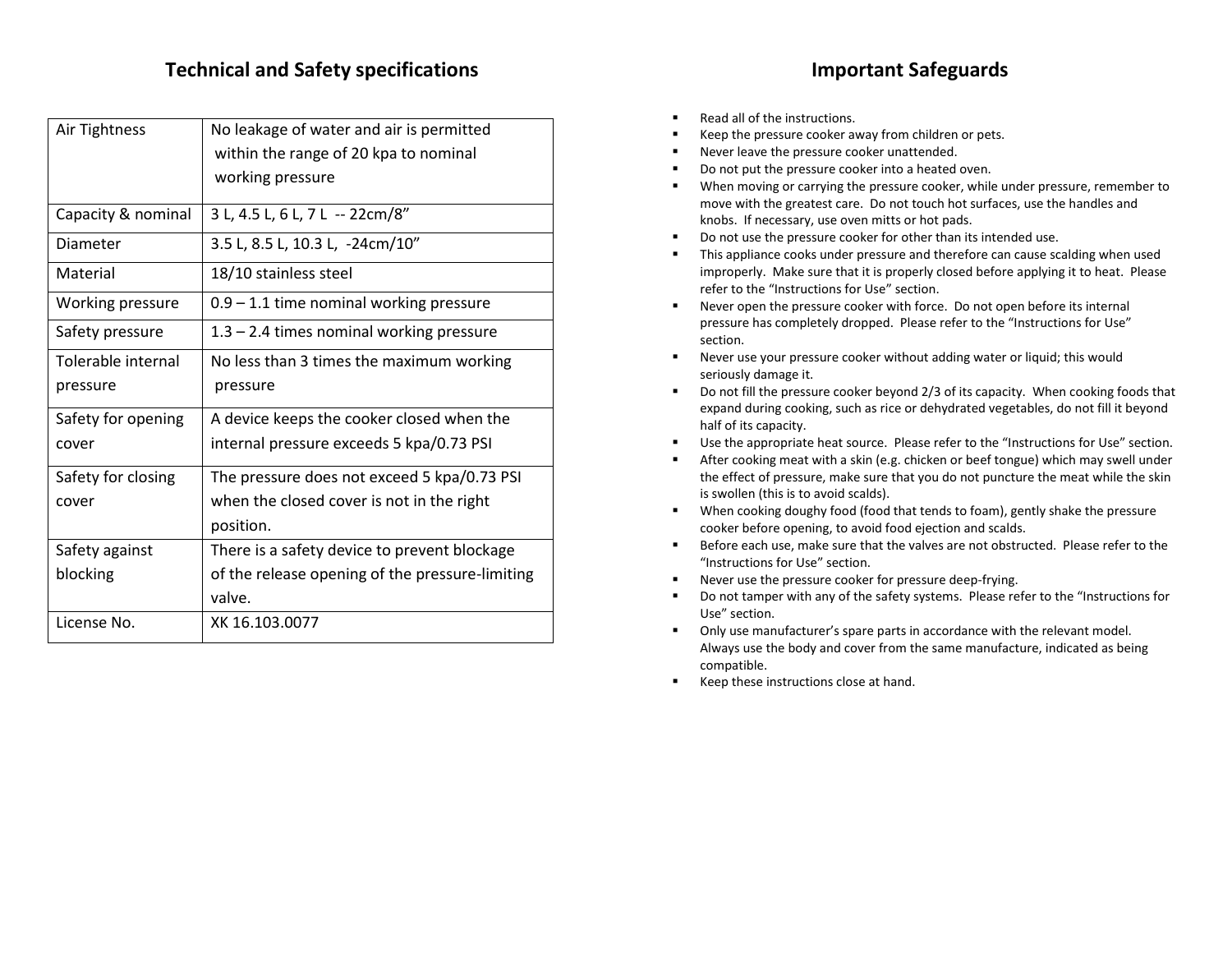### **General Description**

BergHOFF pressure cookers have been designed to satisfy the most demanding requirements. The body and the lid are made of 18/10 stainless steel and the heat distributing base is of the sandwich type.

**Components** 

- **Cooker body**
- Cooker lid
- **Lower long handle**
- **Upper long handle**
- **Side handle**
- **•** Operating (pressure) valve
- Switch (opening and closing)
- Rubber ring (FIG.009)
- **Safety valve**
- 6-layer sandwich base
- **Safety lock**

# **Troubleshooting**

If you notice that the pressure valve does not rise, it is possible that one of the following has happened:

- **The switch is not in the closed position.**
- **There is not enough liquid inside the pressure cooker.**
- The rubber ring is dirty or damaged.
- **The temperature of the cooker is too low.**

If you notice that team escapes from the rim of the cover it is possible that one of the following has occurred:

- The pressure cooker is not correctly closed.
- **The rubber ring is not correctly placed or is damaged.**

Do not attempt to modify any of the parts. Do not attempt to assemble them in any way other that indicated. Only use the manufacturer's spare parts (available at your dealer).

Do not disassemble upper handle, side handle, or the safety valve as these parts contain their structural components.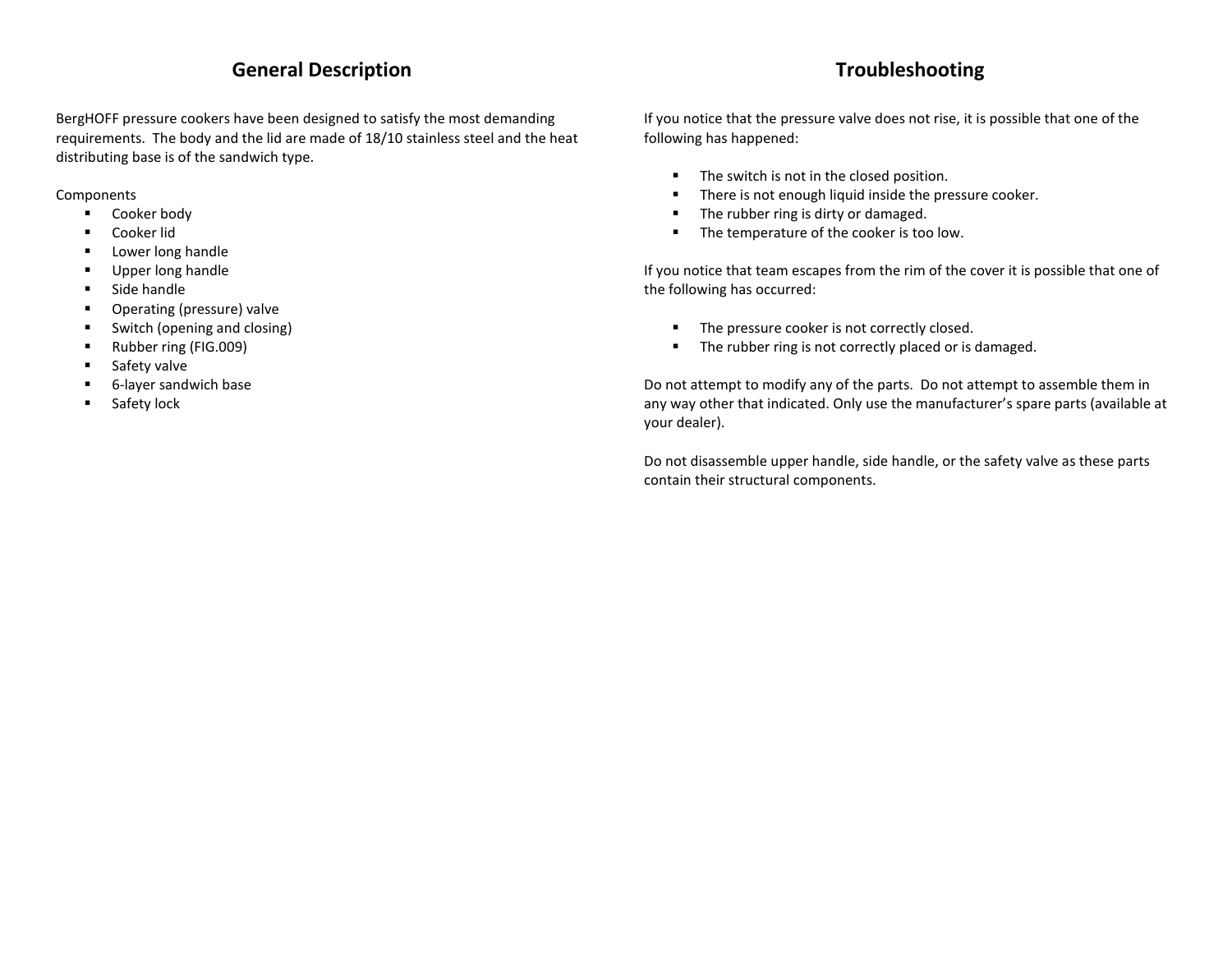### **Care of Product**

#### **Cover**

- Never put in the dishwasher.
- Always clean the cover by hand using a soft sponge or cloth.
- Before each use, make sure that the valves are not obstructed by food particles or any other materials.
- The valves do not have to be cleaned every time the pressure cooker is used. Clean them periodically when you notice that they are dirty.
- Wash and rinse the rubber ring with warm water or a mild detergent after each use. Once dry, correctly fit it in place again.
- If the pressure cooker will not be used for a long period of time, the ring should be stored separately.
- To ensure correct functioning, the ring should be replaced each year.
- Tip: Let a little oil drip on the rubber ring. This will extend its duration and improve its functioning.

#### **Body**

- To keep your pressure cooker like new, we recommend washing it with warm water and a mild detergent after each use. Use a soft sponge or cloth. Dry thoroughly after washing.
- The body of the pressure cooker can also be put in the dishwasher.
- DO NOT use abrasive cleaners or scourers. These cleansers may dull the polished finish of the product.
- Stains or marks may appear depending on the food cooked. This does not affect the performance or features. "BergHOFF's Magic for Stainless Steel" may be used in order to remove these stains.
- Never leave bleach inside the pressure cooker, even if it is diluted.
- Do not leave tomato sauce for long periods of time in the pressure cooker.
- If the pressure cooker will not be used for a long period of time, clean the body and cover and keep it dry. It is important to keep the body and cover from banging into each other to avoid deformation.
- It is best to store the pressure cooker with the cover upside down. This prevents damage to the rubber ring.

**Note**: The pressure cooker shall no longer be used in the event of discrepancies with regard to the operation of the safety device; if repair by replacement part obtainable in the trade is not possible, the supplier shall be contacted.

The safety lock prevents opening of the cooker when there is pressure inside. To open the cooker push the switch to the open position and remove the lid following the instructions.

The pressure inside the cooker is controlled by an operating valve which prevents an excessive build-up of pressure.

An automatic safety valve, located inside the upper handle, and accessible from inside the cooker for checking and assembly, comes into operation when there is an excessive increase in pressure.

An additional safety window situated on the rim of the lid prevents any damage occurring to the cooker as a result of any abnormal increase of pressure inside the unit. The rubber ring should be replaced each year in order to ensure the correct functioning of this window.

Six independent operating safety systems

- As soon as the pressure reaches 80 kpa/11.60 PSI, an operating valve (or pressure valve) regulates the inside pressure and releases steam.
- A safety valve located inside the upper long handle prevents any over-pressure from further rising. An automatic steam release system is activated when the pressure inside exceeds 160 kpa/23.20 PSI.
- The safety lock automatically checks the inside pressure. The pressure cooker cannot be opened when the pressure exceeds 2 kpa/0.29 PSI. Once the safety lock is activated, the cover cannot be opened as long as there is a certain pressure inside.
- If, for some reason, the first pressure valve does not work and the pressure inside increases, the rubber ring is pressed through the border of the cover, causing the extra steam to escape and the pressure to decrease.
- Pressure shall not rise until the cover is correctly closed and the switch properly locked.
- A safety window at the edge of the cover shall automatically open when the operating valve and safety valve become dysfunctional. To ensure the correct functioning of this window, the gasket should be replaced each year.

### **Safety Systems**